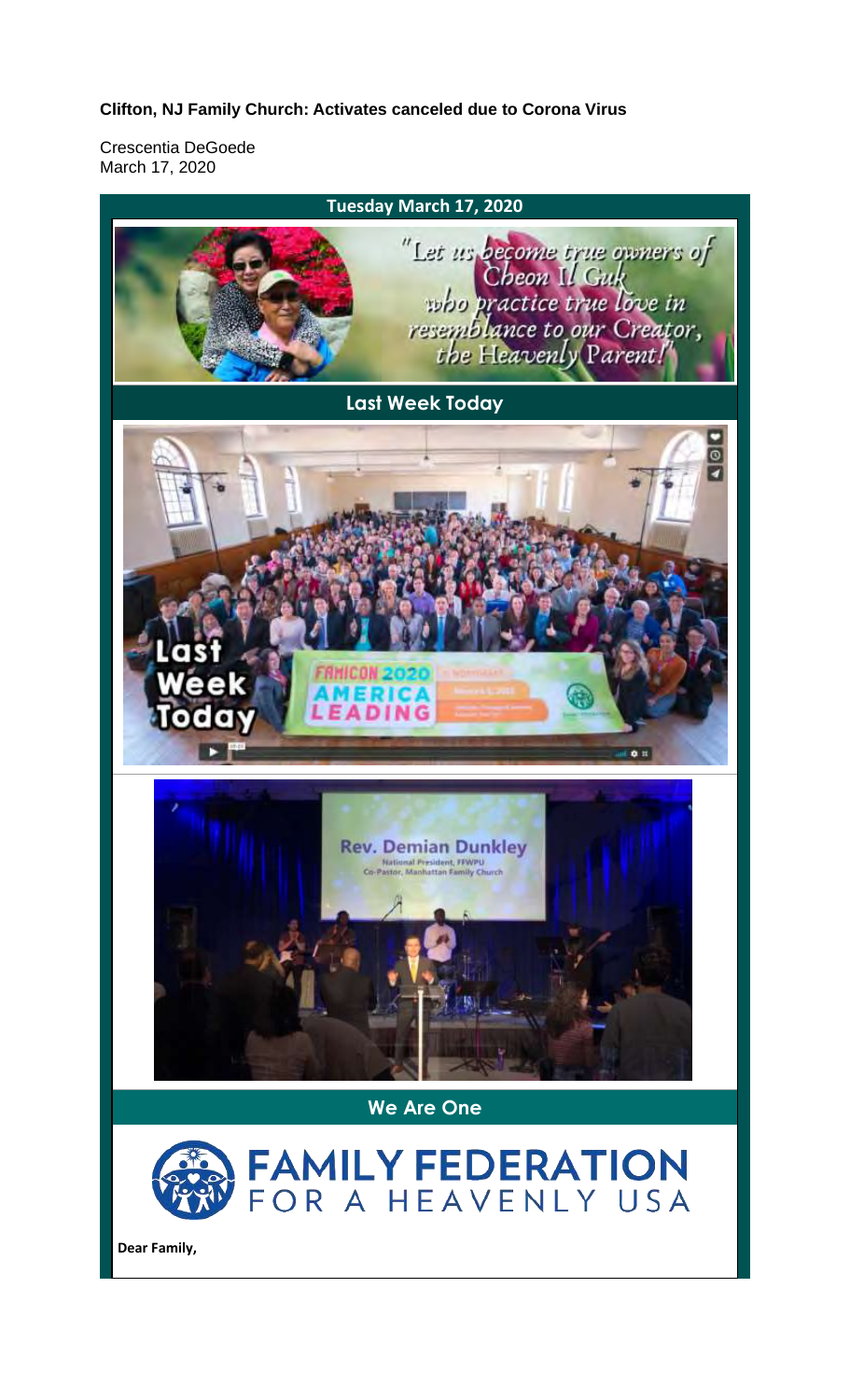Thank you all for your faith and devotion, and constant effort to support Heavenly Parent and True Parents' providence.

Certainly, we are living in a time that requires absolute faith in God and unity as a family. Last Sunday, we spoke about True Parents' strong determination to go forward no matter the challenge facing them. True Father went to Danbury already initiating the next providential action, awakening Christianity and developing The Washington Times. True Mother did the same, not only uniting with True Father's instructions from Danbury, but when True Father ascended to the spirit world, True Mother set out to guide and lead the world providence through the past seven years with determination and resilience, showing us the power of faith and love. Read More Here